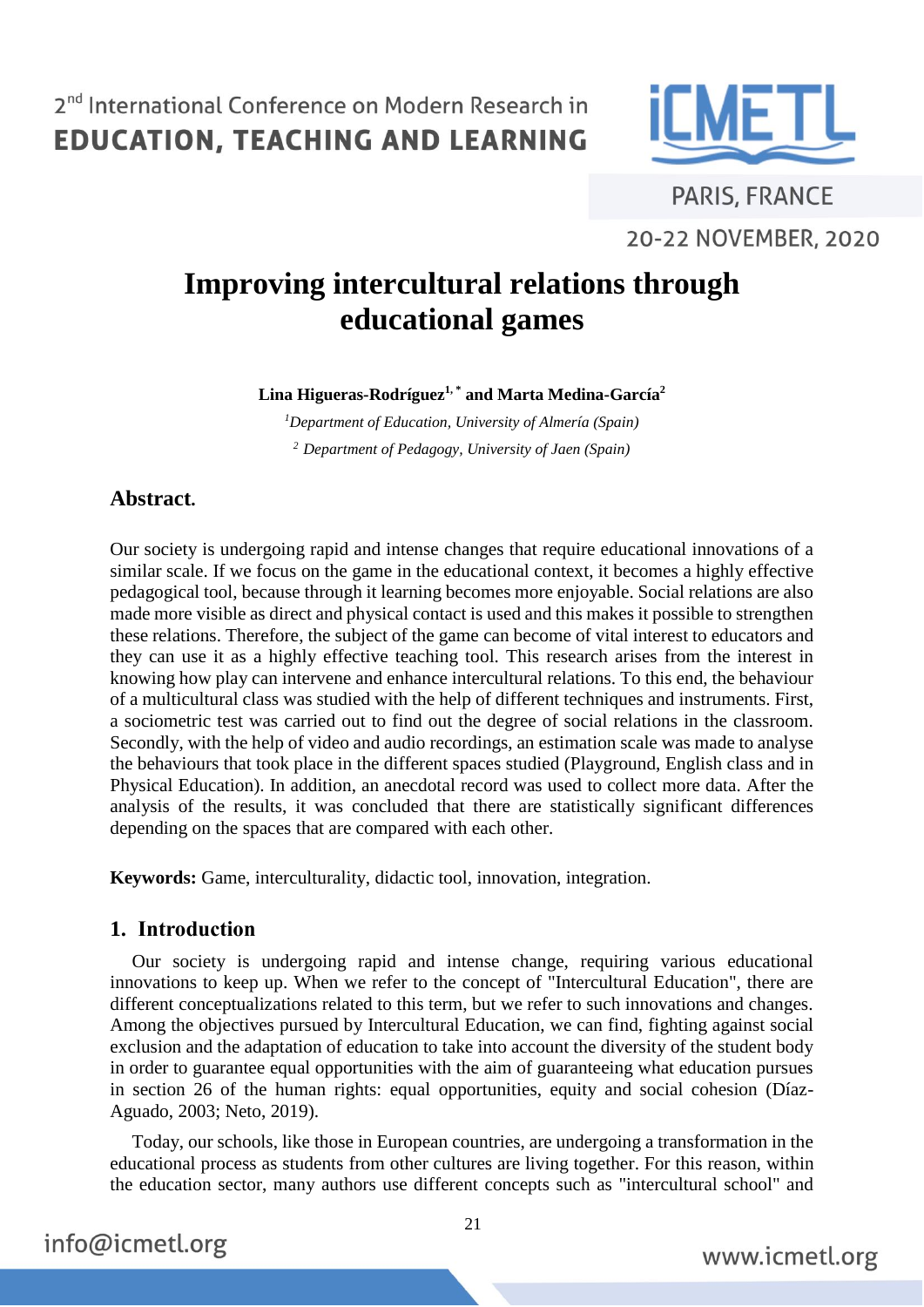

**PARIS, FRANCE** 

### 20-22 NOVEMBER, 2020

"intercultural education" to refer to the fact that we must work with an educational model that helps and encourages democratic values and that helps students to integrate in all areas. In other words, anything that leads to improved educational practice. While the concept of multiculturalism refers to describing different situations of different cultures living together in the same educational context (Ccahuana and Cuarez, 2020; Leiva, 2012;).

The aim of "intercultural education" is to seek the integration of the immigrant into the host society. But not just any kind of integration, but one that allows them to continue with the values of their own culture, while adapting to the new context and respecting the values of the new culture. To be able to carry out all this in a practical way can imply changes at the level that affects language, classroom content and the media, since building a new society where there is social integration is not only the task of the school, but of society as a whole (Soriano, 2007; Neto, 2019).

If we focus on the game in the educational context, it becomes a highly effective pedagogical tool, because through it learning becomes more enjoyable. Social relations are also more visible as direct and physical contact is used and this makes it possible to strengthen these relations.

With respect to the educational perspective of play, from the perspective of physical education, Devís and Peiró (Aguilar et al., 2018; Hinostroza, 2018; Pérez López et al., 2009) find it very useful to have spaces for reflection and moments during class practice. The aim is to make students aware that they are experimenting, that they reflect and can adapt to their learning and not only in a cognitive way, but also physically, producing a significant learning.

For this reason, we intend to carry out a qualitative study to find out how the role of play in the school context affects intercultural relations. This paper presents the methodology to be followed, as well as the instruments that were designed for data collection.

The aim of this research is to find out the degree of interaction that the 6th grade students at a certain school in the periphery of Granada have, in order to know if intercultural relations are fostered through play.

The general objective and the specific objectives that this research aims to achieve are shown below.

#### General

- Describe and analyse play-related behaviour among children from different cultures.

#### **Specific**

- Objective 1. To describe and observe the relationships or behaviours that are generated between immigrant and non-immigrant children within the school context through play.

- Objective 2. To observe if the interactions between students are different according to the game and the different situations studied.

22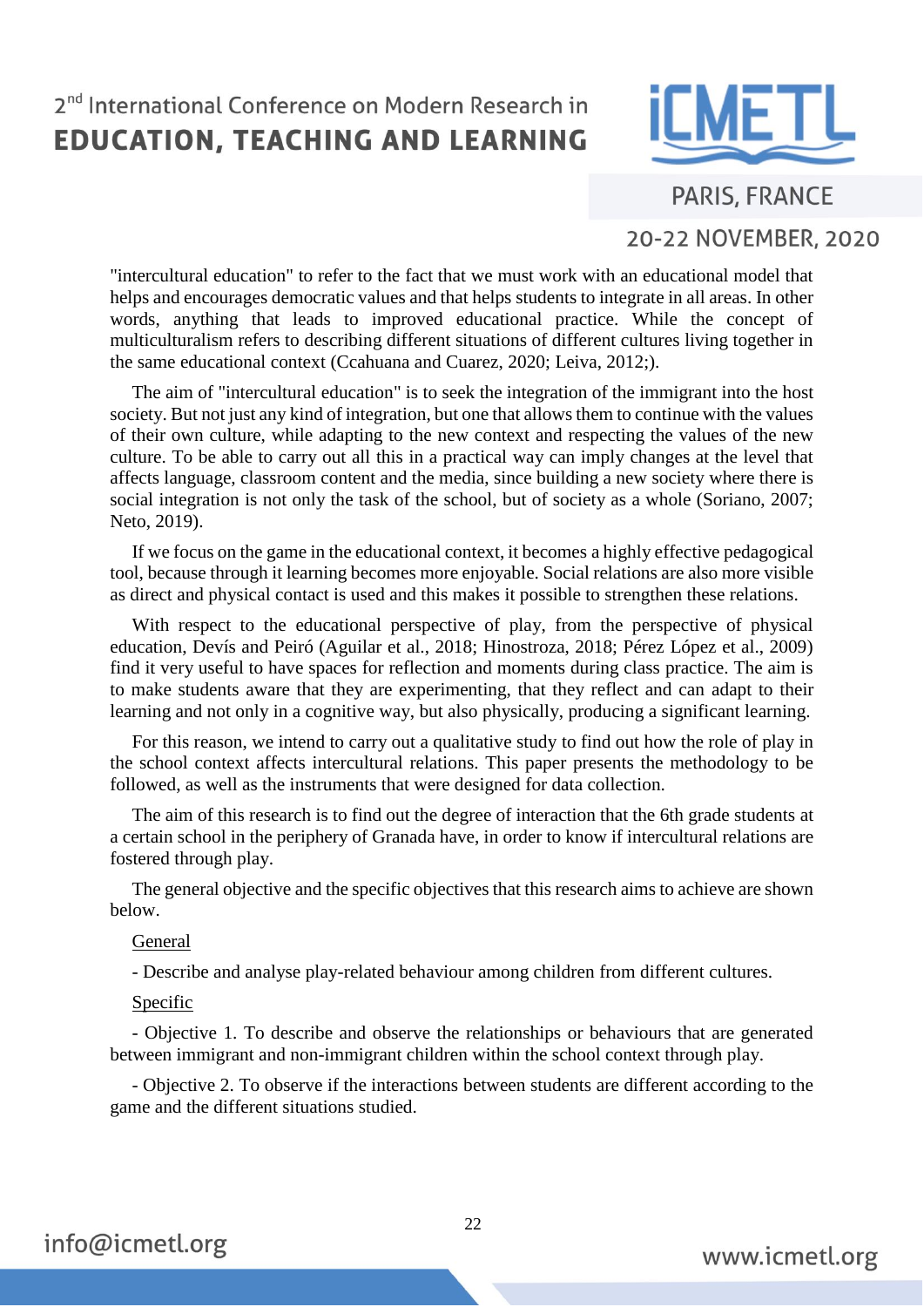

**PARIS, FRANCE** 20-22 NOVEMBER, 2020

#### **2. Methodology**

From the point of view of the research model, systematic observation of a descriptive type has been chosen. We chose this type because our objective is the description and analysis of play-related behaviour among students from different cultures in the classroom, and the observational methodology is the best for analysing and describing this type of behaviour.

The study developed uses systematic observation as a research method. Systematic observation takes place under specific rules on a properly delimited field and with a specific purpose (García et al., 2008). Based on (Croll, 2000), we can define systematic observation as a process by which an observer develops a set of systematic rules to record and classify the events that occur in the classroom. Furthermore, according to Sabiron (2007) it can be classified as descriptive, as he observes to describe events or behaviour that occur within the observable context. Therefore, systematic observation has been the methodological strategy used for the field work, as it was possible to directly observe social relations by using estimation scales to describe the behaviours and relations that are generated within the classroom and in certain subjects where gambling prevails. As mentioned by Bunge (1979, p. 22), the aim is to observe the reality of the classroom in order to see and connect how intercultural relations can be fostered through play. With this strategy, it is expected that the subjects observed manifest behaviours that make them see that play enhances intercultural relations.

The subjects observed were the physical education class and the foreign language class, specifically English. In addition to the playground where spontaneous game is predominant.

The main technique, and as mentioned above, of this research was observation, as it is used to describe the events that the researcher observes in a direct and systematic way, and from this description, it generates the interpretation of meaning of the research. In our case, we observed the subjects of physical education and English, and the playground, which are the moments where different types of games, both spontaneous and directed, predominate.

Another technique used was sociometry, which is characterised by the set of procedures to determine and study social relationships (Villanueva et al., undated). The classroom is a natural place where all kinds of social relations take place, and through this technique it is possible to know the degree of relationship that students have.

In addition, audio and video recordings were used as technical support for ethnographic observation. For the design of the materials, authors were taken into account who have considered the instrument to be valid and who have been adapted for this research. The first one used was a sociometric test, as it is an alternative and complementary procedure to direct observation to evaluate the relationships between peers. This consists of asking all the students about their classmates and thus finding out about their level of popularity and friendship, among other aspects (Díaz-Aguado et al., 1995). The second instrument was used for the observation itself. A descriptive estimation scale was used to assign features or characteristics to be studied within the different spaces to be evaluated (playground, language classroom and physical education classroom) (Buendía et al., 2010). For this purpose, video and audio recordings were used, as well as the transcription of the text. For the estimation scale, several categories

info@icmetl.org

23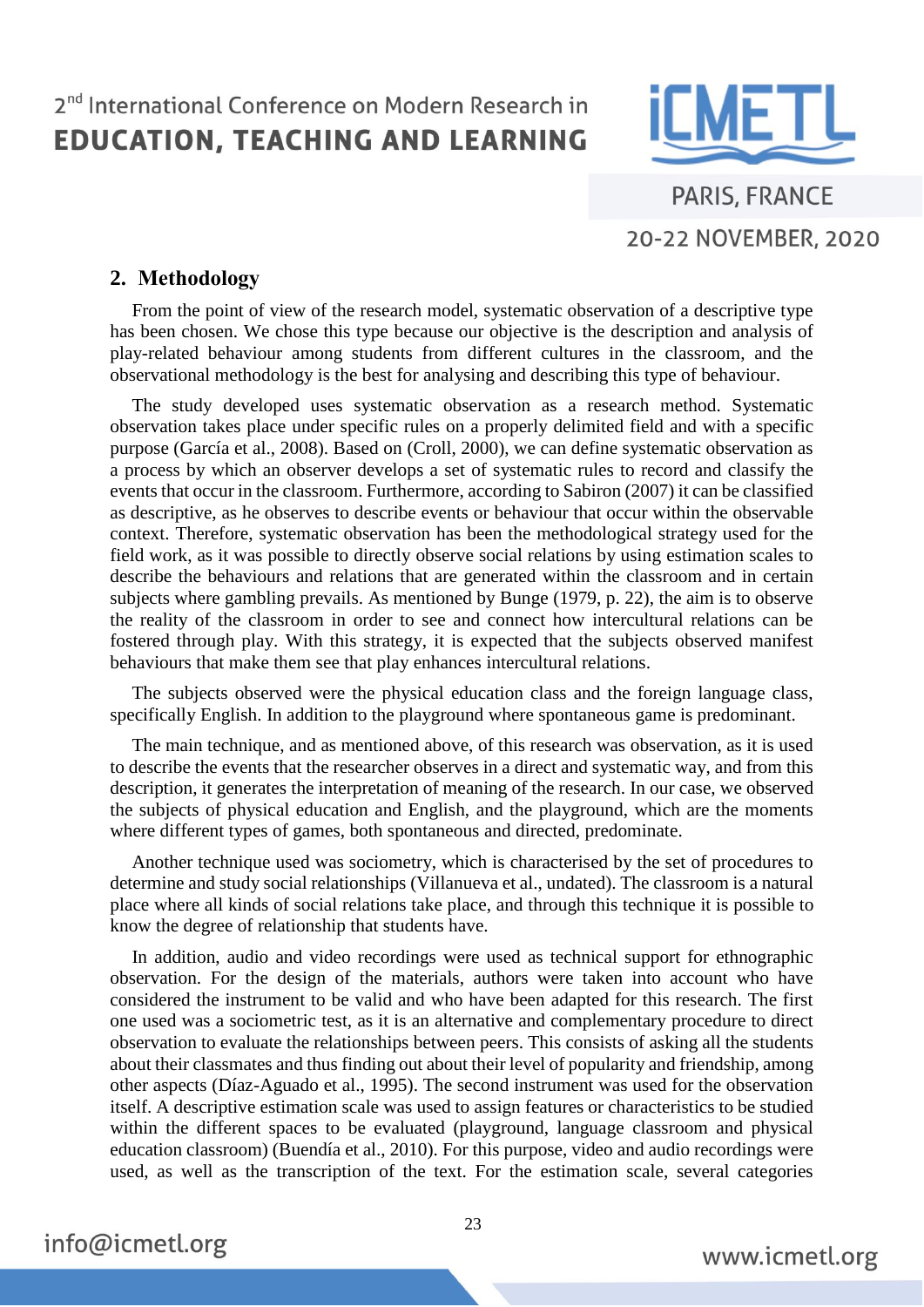

## **PARIS, FRANCE**

## 20-22 NOVEMBER, 2020

describing a behavioural trait were assigned. The classroom observation scale was adapted from the instruments used by Aguado et al. (1999) and from the theoretical framework prior to the research. The descriptive type scale was used because the description of the trait or characteristic is greater than the other types, thus preventing the observer from assigning a personal meaning to the observed behaviour (Buendía et al., 2010). Table 1 shows the categories of observation and definition of these.

*Table 1: Categories of observation and definition*

| oscr vanon ana acpinnon<br>Category                                                    | <b>Definition</b>                                                                                                  |
|----------------------------------------------------------------------------------------|--------------------------------------------------------------------------------------------------------------------|
| You start the game in a calm<br>manner                                                 | You know how to initiate and<br>maintain a conversation within<br>your group during the game                       |
| give their opinion<br>They<br>about the activities<br>and<br>games to be carried out   | The conversation is used in the<br>usual way within the game<br>period                                             |
| If there are teams, they are<br>divided equally regardless of<br>the culture of origin | They talk about their personal<br>and group interests and wishes<br>during the game or activity                    |
| done<br>Game<br>groups<br>are<br>spontaneously                                         | They address all colleagues<br>with respect                                                                        |
| Play groups are conducted in<br>a teacher-led manner                                   | They ask colleagues from other<br>cultures for help when they<br>need it                                           |
| There is some disagreement<br>about the groups formed                                  | They help each other when<br>asked                                                                                 |
| They<br>sensitive,<br>are<br>observant, and aware of the<br>world around them          | All students participate equally<br>tasks<br>in the<br>and/or games<br>proposed                                    |
| They actively participate in<br>the games                                              | They are well motivated and<br>have a good attitude towards<br>the<br>activities<br>and<br>games<br>proposed       |
| There is no competitiveness<br>in the proposed game                                    | They understand their own<br>feelings and those of others                                                          |
| They ask to speak when they<br>want to participate                                     | Apply the indications they hear<br>to follow a rule of the game, an<br>instruction, or a command in a<br>few steps |
| Pay attention to the person<br>speaking                                                | Games from different cultures<br>are performed                                                                     |
| They<br>grouped<br>in<br>are<br>different ways to play                                 | If a partner is missing, the<br>others explain what they have<br>done the day before                               |

info@icmetl.org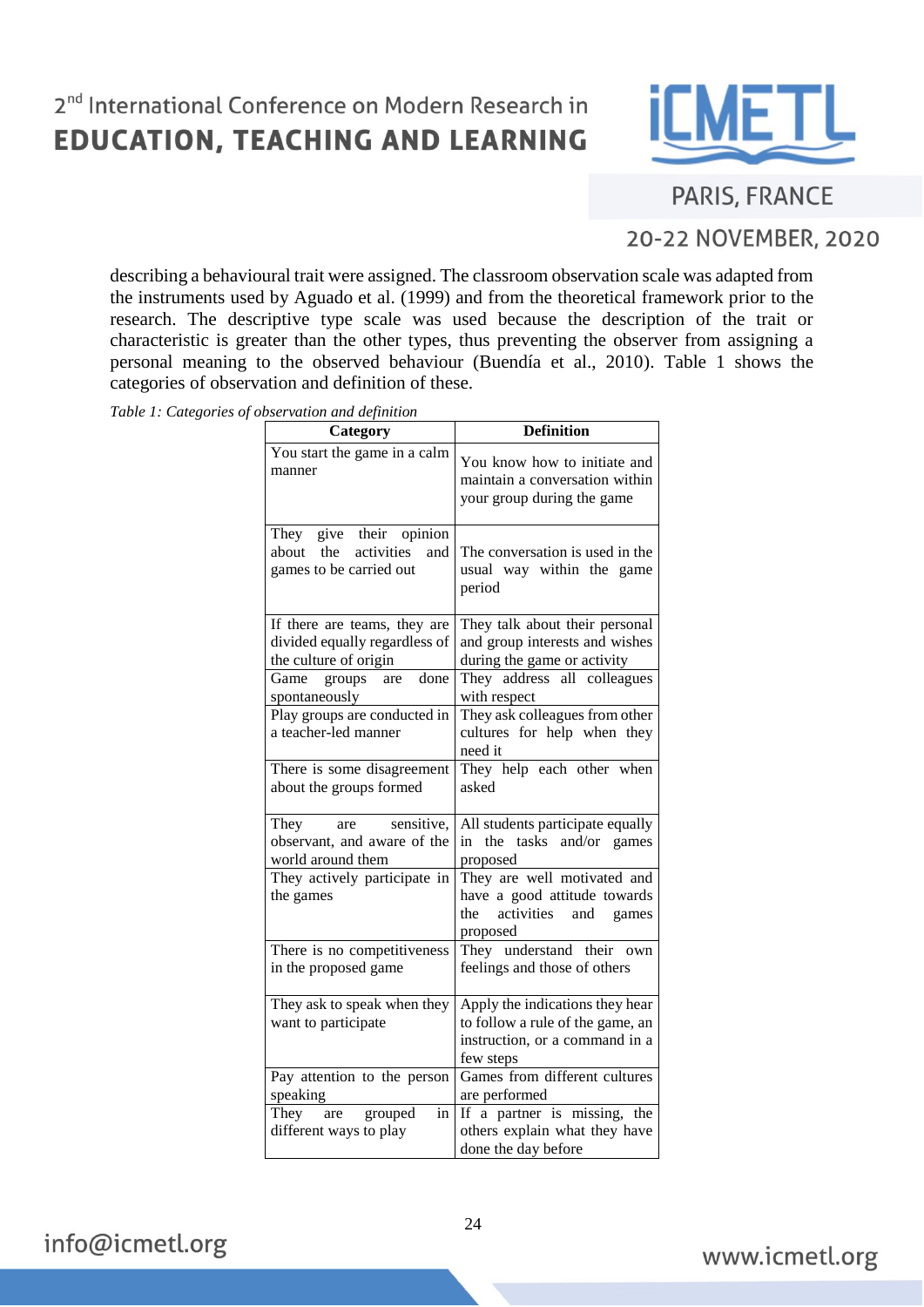

**PARIS, FRANCE** 20-22 NOVEMBER, 2020

#### *Source: Own production*

The third instrument used and as a complement to the observation scale has been the anecdotal record (Buendía & others, 2010) which allowed to collect information that otherwise could not be recorded. To do this, anecdotes that were told by teachers at some point and that were relevant to the research were taken as references.

To analyse the data collected, SPSS 20.0 software was used, as well as Excel to collect the sociometric test data in a matrix (See figure 1).



*Figure 1: Sociometric matrix* 

#### **3. Results and discussion**

Within the class group, the social relations between the students of the investigated group are generally good. There are some discrepancies between some students because of the subject of the game, as some were cheating, and others did not like it. Also, because of the type of game, as some liked to play a type of game that other classmates did not like. Although in general, the relations between them are good. Confronted with the theoretical framework, it can be said that coexistence within the classroom is good, and that the social relations that take place within it improve and make students learn to live together. Following the ideas of Soriano (2007), living together in a society where multiculturalism is encouraged can mean designing and practising a teaching method that is capable of giving and encouraging democratic values where coexistence, collaboration, respect, cooperation, etc. are reinforced. That is why the teacher of this class, through games, promotes intercultural education.

After the use of the sociometric test as a research instrument, I consider it convenient and of vital interest to use sociometry in teaching practice, since it makes known the relationships within the class and allows for their improvement. In addition to being an important resource for the individualized guidance of each student.

*Source: Own production*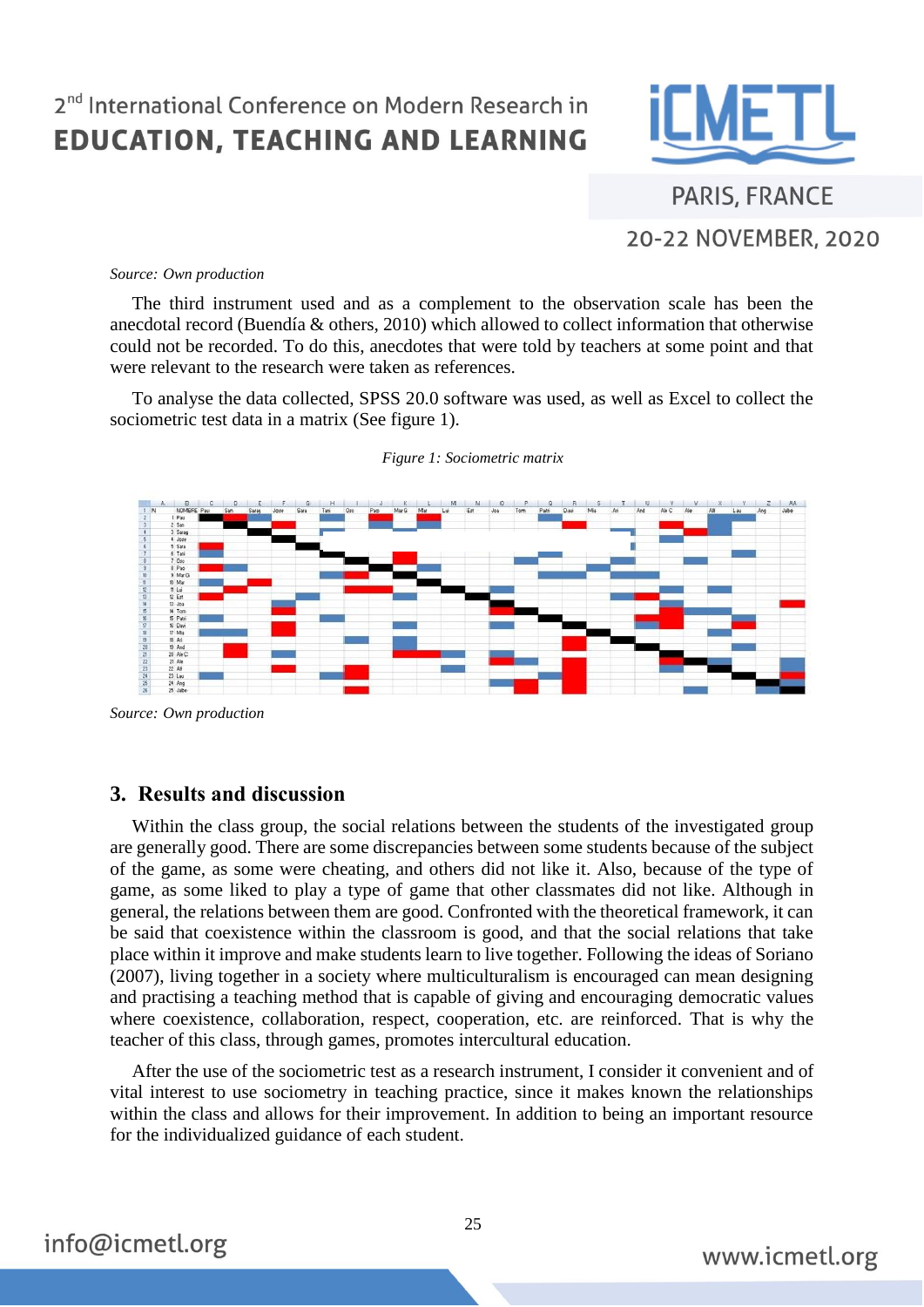

**PARIS, FRANCE** 

## 20-22 NOVEMBER, 2020

After the description and analysis of the behaviours by means of the scale of estimation through observation, it has been possible to verify that at a general level the variables observed quite frequently have been collected. This has helped us for the statistical analysis.

Within the subjects evaluated, it has been verified that there are no significant differences between them (See table 2).

| <b>Variable</b>                                                                      | Sig. (Bilateral) | P-valor $\leq$ 0 $>$ $\alpha$ | Accepted<br>hypothesis (H0 o<br>H1) |
|--------------------------------------------------------------------------------------|------------------|-------------------------------|-------------------------------------|
| The groups to play are made spontaneously                                            | 0,258            | $>\alpha$                     | H <sub>0</sub>                      |
| The groups to play are made in a teacher-<br>directed way                            | 0,057            | $>\alpha$                     | H <sub>0</sub>                      |
| There is some disagreement about the<br>groups formed                                | 0,423            | $>\alpha$                     | H <sub>0</sub>                      |
| They help each other when asked                                                      | 0,423            | $>\alpha$                     | H <sub>0</sub>                      |
| They apply the directions they hear to<br>follow a rule, instruction, or instruction | 0,667            | $>\alpha$                     | H <sub>0</sub>                      |
| They rejoice in the achievement of others                                            | 0,423            | $>\alpha$                     | H <sub>0</sub>                      |

*Table 2: Example of a table for comparison between subjects*

*Source: Own production*

However, if we compare each of the subjects separately with the playground moment, there are statistically significant differences (See table 3).

*Table 3: Comparison between English and playground*

| <b>Variable</b>                                       | Sig. (Bilateral) | P-valor $\leq$ 0 $\geq$ $\alpha$ | Accepted<br>hypothesis<br>(H0 o H1) |
|-------------------------------------------------------|------------------|----------------------------------|-------------------------------------|
| The game starts quietly                               | 0,038            | $<\alpha$                        | H1                                  |
| The groups to play are made spontaneously             | 0,184            | $>\alpha$                        | H <sub>0</sub>                      |
| Play groups are conducted in a teacher-led<br>manner  | 0,010            | $<\alpha$                        | H1                                  |
| There is some disagreement about the groups<br>formed | 0,020            | $<\alpha$                        | H1                                  |

info@icmetl.org

26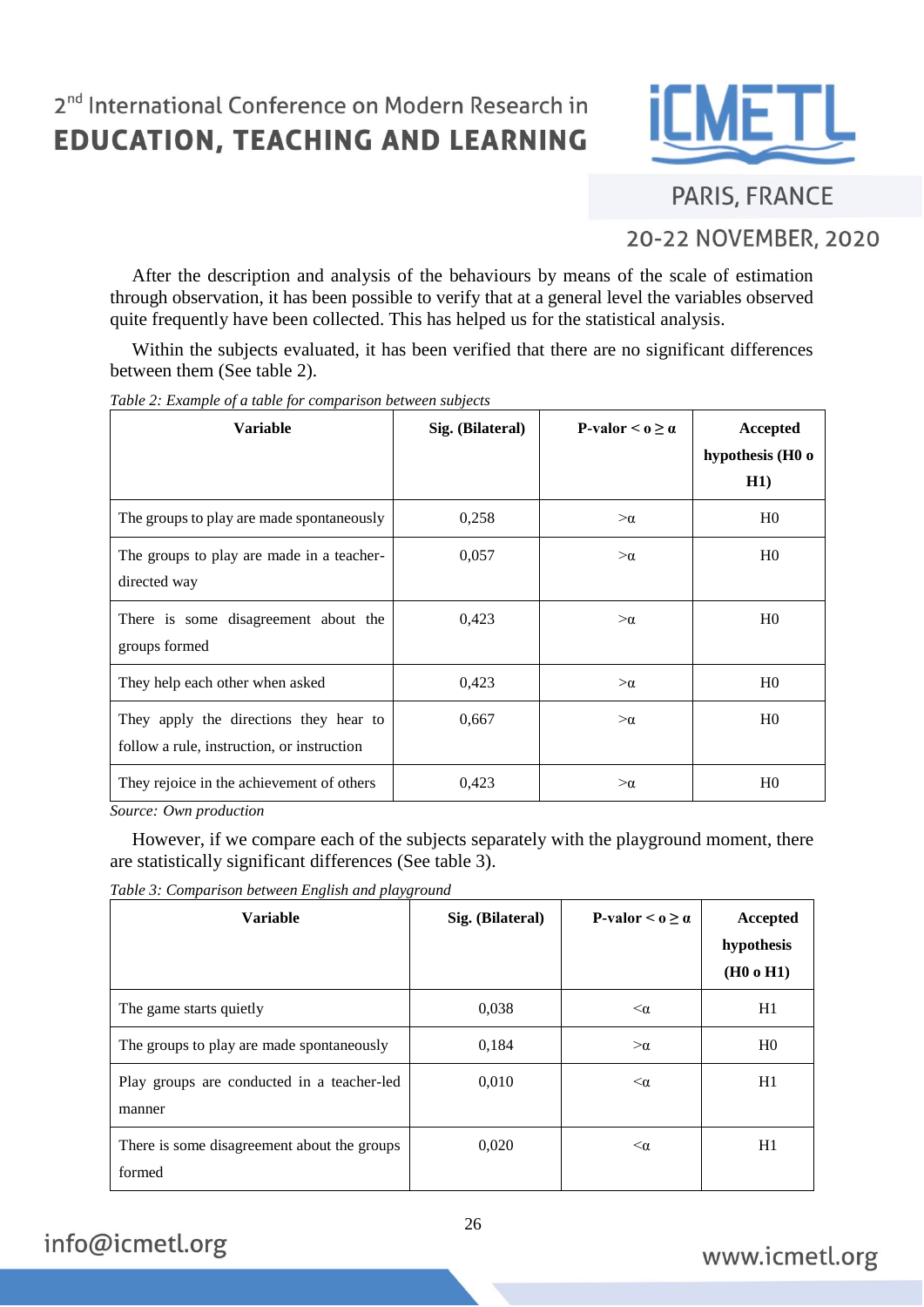

## **PARIS, FRANCE**

## 20-22 NOVEMBER, 2020

| They ask to speak when they want to<br>participate                                               | 0,015 | $<\alpha$ | H1             |
|--------------------------------------------------------------------------------------------------|-------|-----------|----------------|
| They wait their turn without getting impatient                                                   | 0,057 | $>\alpha$ | H <sub>0</sub> |
| They pay attention to the person who is<br>speaking                                              | 0,184 | $>\alpha$ | H <sub>0</sub> |
| They know how to initiate and maintain a<br>conversation within their group during the<br>game   | 0,184 | $>\alpha$ | H <sub>0</sub> |
| They talk about their personal and group<br>interests and wishes                                 | 0,423 | $>\alpha$ | H <sub>0</sub> |
| They address all colleagues with respect                                                         | 0,423 | $>\alpha$ | H <sub>0</sub> |
| They are well motivated and have a good<br>attitude towards the activities and games<br>proposed | 0,423 | $>\alpha$ | H <sub>0</sub> |
| They apply the indications they hear to follow<br>a rule of the game                             | 0,667 | $>\alpha$ | H <sub>0</sub> |
| Games from different cultures are performed                                                      | 0,008 | $<\alpha$ | H1             |

*Source: Own production*

In comparison with the three moments observed in the research, the type of play that promotes social relations is different, since only spontaneous play is used in the playground, while in the subjects of English and physical education both spontaneous and directed play have been used.

It should also be noted that most of the games observed at all three times were cooperative. Although in Physical Education and Recreation, some of the games did generate competitiveness. However, most of the games, in comparison with the theoretical framework, were characterised by being cooperative, action-oriented, constructive, social, and shared.

### **4. Conclusions**

For all these reasons, and taking into account the results obtained, we can conclude that through play, intercultural relations are fostered and the atmosphere of coexistence in the classroom is very good, although there are some differences and problems that may be due to

info@icmetl.org